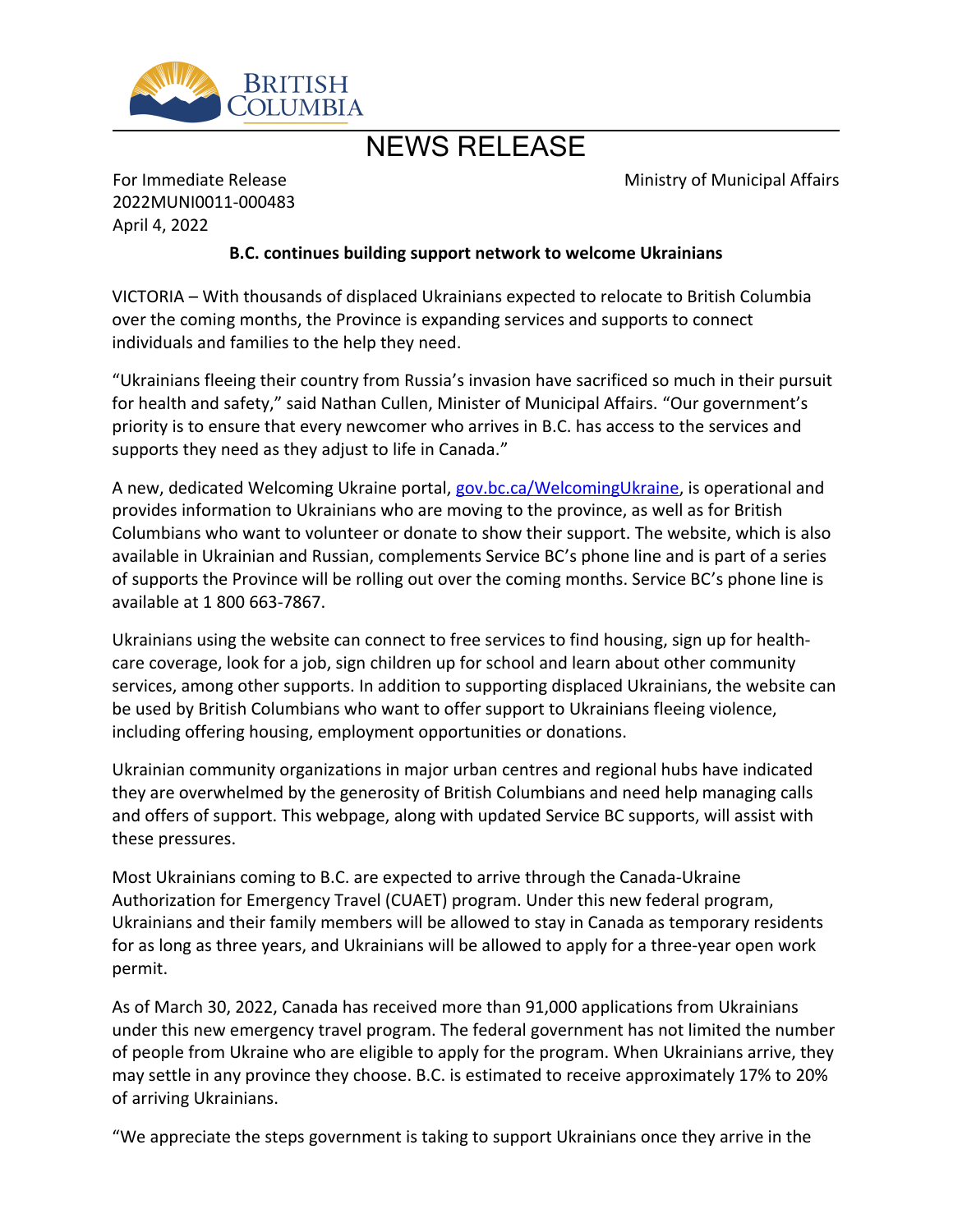province," said Katie Crocker, CEO of the Affiliation of Multicultural Societies and Service Agencies of BC. "This is a crucial moment for Ukrainians as they try to build a new life in Canada. Our members are pivotal to the successful integration of newcomers in B.C., and we are working hard with government, businesses and communities to ensure that Ukrainians feel safe and supported on their settlement and integration journey."

As the situation in Ukraine evolves, which affects the number of Ukrainians that may arrive, B.C.'s response will also evolve. The Province is working across ministries, with the federal government and with the Ukrainian community to ensure the right supports are in place when they are required. Additional supports will come online in the weeks ahead.

### **Learn More:**

English: [gov.bc.ca/WelcomingUkraine](https://gov.bc.ca/WelcomingUkraine)

Ukrainian: [gov.bc.ca/WelcomingUkraine-UKR](https://gov.bc.ca/WelcomingUkraine-UKR)

Russian: [gov.bc.ca/WelcomingUkraine-RU](https://gov.bc.ca/WelcomingUkraine-RU)

## **Contact:**

Alanah Connie Senior Public Affairs Officer Ministry of Municipal Affairs 250 880-4935

Connect with the Province of B.C. at: [news.gov.bc.ca/connect](http://news.gov.bc.ca/connect)